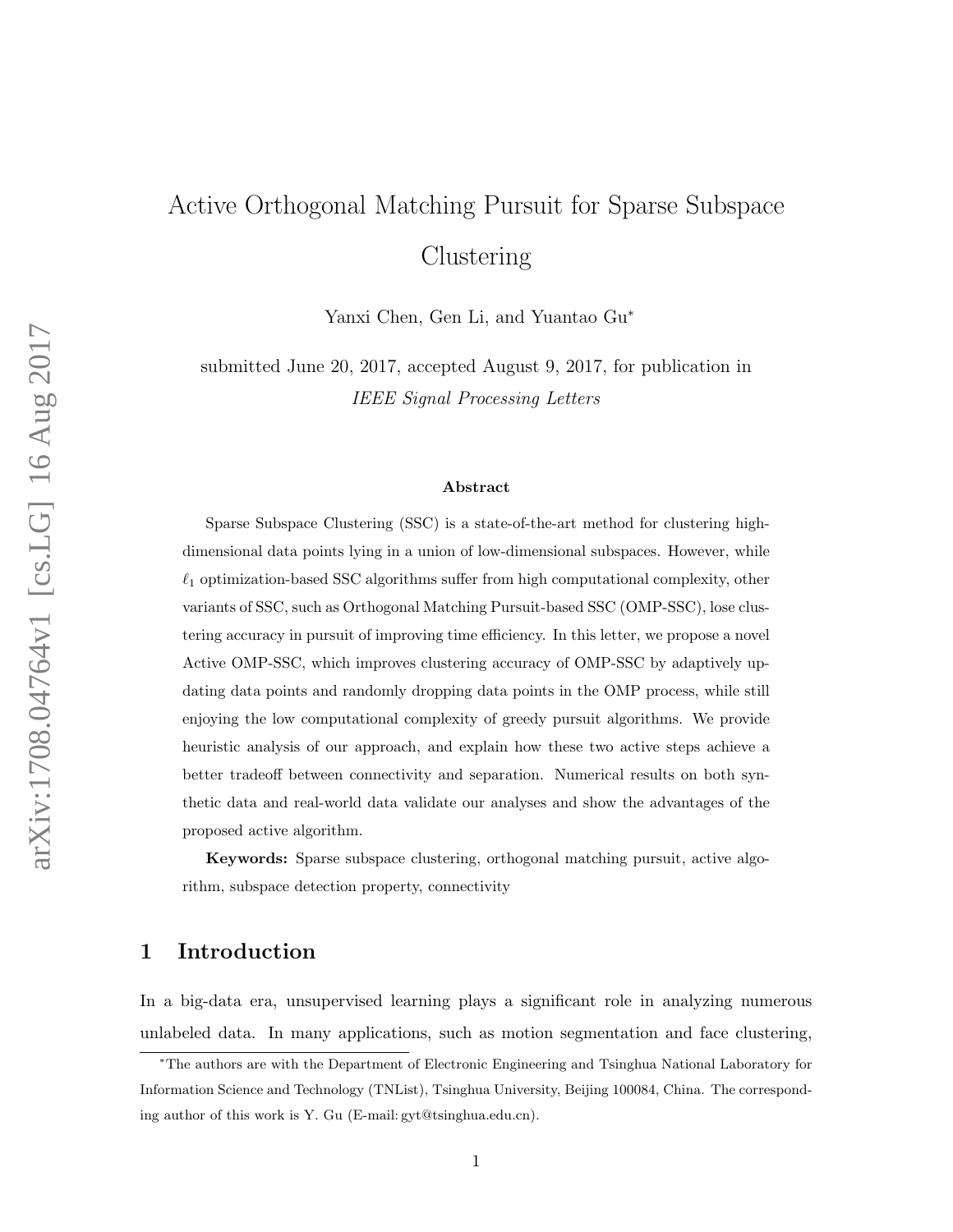high-dimensional data samples are drawn approximately from a union of low dimensional subspaces. Subspace clustering (SC) [\[1\]](#page-11-0) refers to the problem of clustering these data points into their original subspaces, and various methods have been developed to solve this problem  $[1-16]$  $[1-16]$ . Among them, Sparse Subspace Clustering (SSC), the first one to introduce sparse representation into SC problem, is a state-of-the-art method, with elegant formulation and theoretical guarantees to work under weak conditions, e.g., at the presence of noise [\[17\]](#page-12-1) and outliers [\[18\]](#page-12-2). SSC algorithm solves SC problem by first finding a sparse self-representation for each data point, and then applying spectral clustering [\[19\]](#page-12-3) to the similarity matrix. However, it is inefficient to solve an optimization problem for sparse representation (as the original SSC algorithm does) when analyzing large-scale data. One way to speed up SSC is replacing  $\ell_1$  optimization with greedy pursuit, e.g., Orthogonal Matching Pursuit (OMP) [\[20\]](#page-12-4), for sparse self representation [\[21–](#page-13-0)[23\]](#page-13-1), which improves the time efficiency of SSC by several orders of magnitude for large-scale problem. Another way is to compress data points (i.e., to reduce dimension) before applying SSC algorithm, leading to Compressed Subspace Clustering algorithm [\[24–](#page-13-2)[26\]](#page-13-3), whose performance is guaranteed by works in random projection and Restricted Isometry Property (RIP) of subspaces [\[27,](#page-13-4) [28\]](#page-13-5).

One motivation of this letter is the drawbacks of existing SSC algorithms. Traditional  $\ell_1$ optimization-based SSC  $(\ell_1$ -SSC) suffers from high computational complexity, while OMP-SSC loses clustering accuracy. Our goal is to develop a fast SSC algorithm with high clustering accuracy. We are also motivated by the insight that the final clustering accuracy depends on two major properties of the similarity matrix: Subspace Detection Property (SDP) [\[18\]](#page-12-2), i.e., "no false connection", among points from different subspaces, and connectivity among points from the same subspace. While there is rich literature on theoretical analysis of SDP, much fewer works concern about the connectivity problem [\[29\]](#page-13-6). [\[30\]](#page-13-7) introduces a post-processing procedure, and [\[31\]](#page-13-8) modifies the optimization target as a weighted sum of  $\ell_1$  norm and nuclear norm of the representation matrix in order to tradeoff between separation and connectivity.

In this letter, we proposed a novel algorithm, active OMP-SSC (A-OMP-SSC), which introduces two active-style processes, including adaptively updating and randomly dropping data points. We analyze how the proposed algorithm obtains a better tradeoff between connectivity and SDP, thus improving clustering accuracy while preserving advantages of greedy methods in time efficiency. Numerical results validate our analyses and show the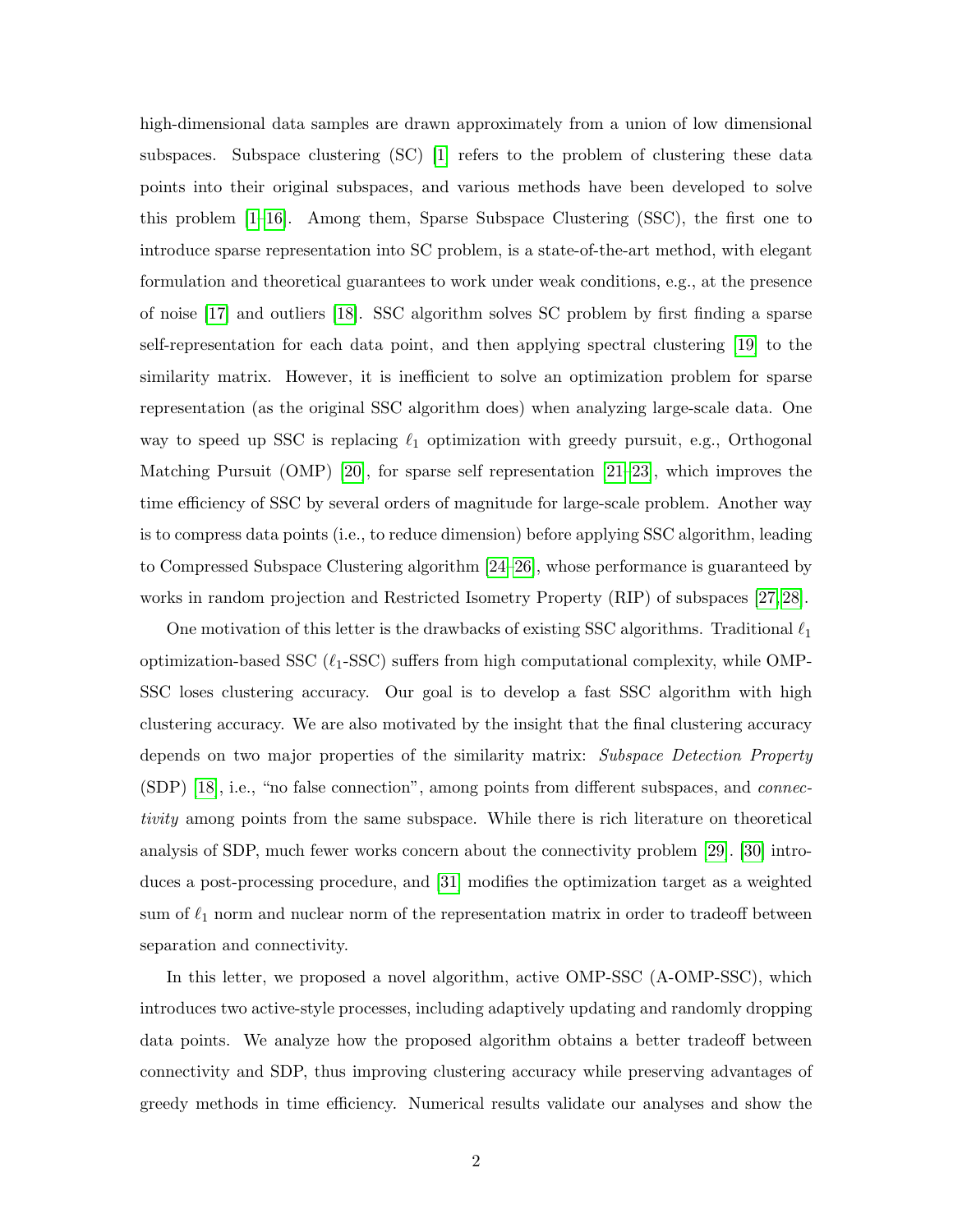advantages of our algorithm.

## 2 Preliminary

Given data matrix  $\mathbf{X} = [\mathbf{x}_1, \mathbf{x}_2, \cdots, \mathbf{x}_N] \in \mathbb{R}^{D \times N}$ , where D is data dimension and N is total number of data points, the aim of SC is to cluster these data points into their original subspaces. In the preprocessing, all points are  $\ell_2$  normalized, i.e.,  $\|\mathbf{x}_i\|_2 = 1, \forall i$ .

#### 2.1 SSC and OMP-SSC

The core idea behind SSC is that, each data point can be approximately represented as a sparse linear combination of other points, where the nonzero entries correspond to those from the same subspace. The first step of SSC is to find a sparse representation for each point by solving an optimization problem of

$$
\min_{\mathbf{c}_i} \|\mathbf{c}_i\|_1 + \frac{\lambda}{2} \|\mathbf{x}_i - \mathbf{X}\mathbf{c}_i\|_2^2 \quad \text{s.t.} \quad c_{ii} = 0,
$$
\n(1)

where  $c_i$  denotes the representation coefficient vector for  $x_i$  and  $\lambda$  is a balance parameter. The second step is to apply spectral clustering to the similarity matrix  $\mathbf{A} = |\mathbf{C}| + |\mathbf{C}|^{\mathrm{T}}$  and get the clustering labels.

OMP-SSC is a faster version of SSC. It finds the sparse representation by OMP instead. Given data point  $\mathbf{x}_i$  and dictionary composed of all other data points, OMP iteratively finds an atom that has the largest absolute inner product with residual, adds this atom to the neighbor set, projects  $\mathbf{x}_i$  onto the span of its current neighbors, and updates residual, until the iteration number reaches a certain value or the norm of residual is small enough.

#### 2.2 Geometric Analysis

Most literature focuses theoretical analyses of SSC on SDP.

**Definition 1.** [\[18\]](#page-12-2) Subspace Detection Property (SDP) holds if and only if it holds that for all *i*,  $\mathbf{c}_i$  is non-trivial (i.e., not all-zeros), and  $c_{ij} \neq 0$  only when  $\mathbf{x}_i$  and  $\mathbf{x}_j$  lie in the same subspace.

A geometric framework for theoretical analysis of SDP was first proposed in [\[18\]](#page-12-2), and has been thoroughly studied since then. In comparison, only a few works analyze the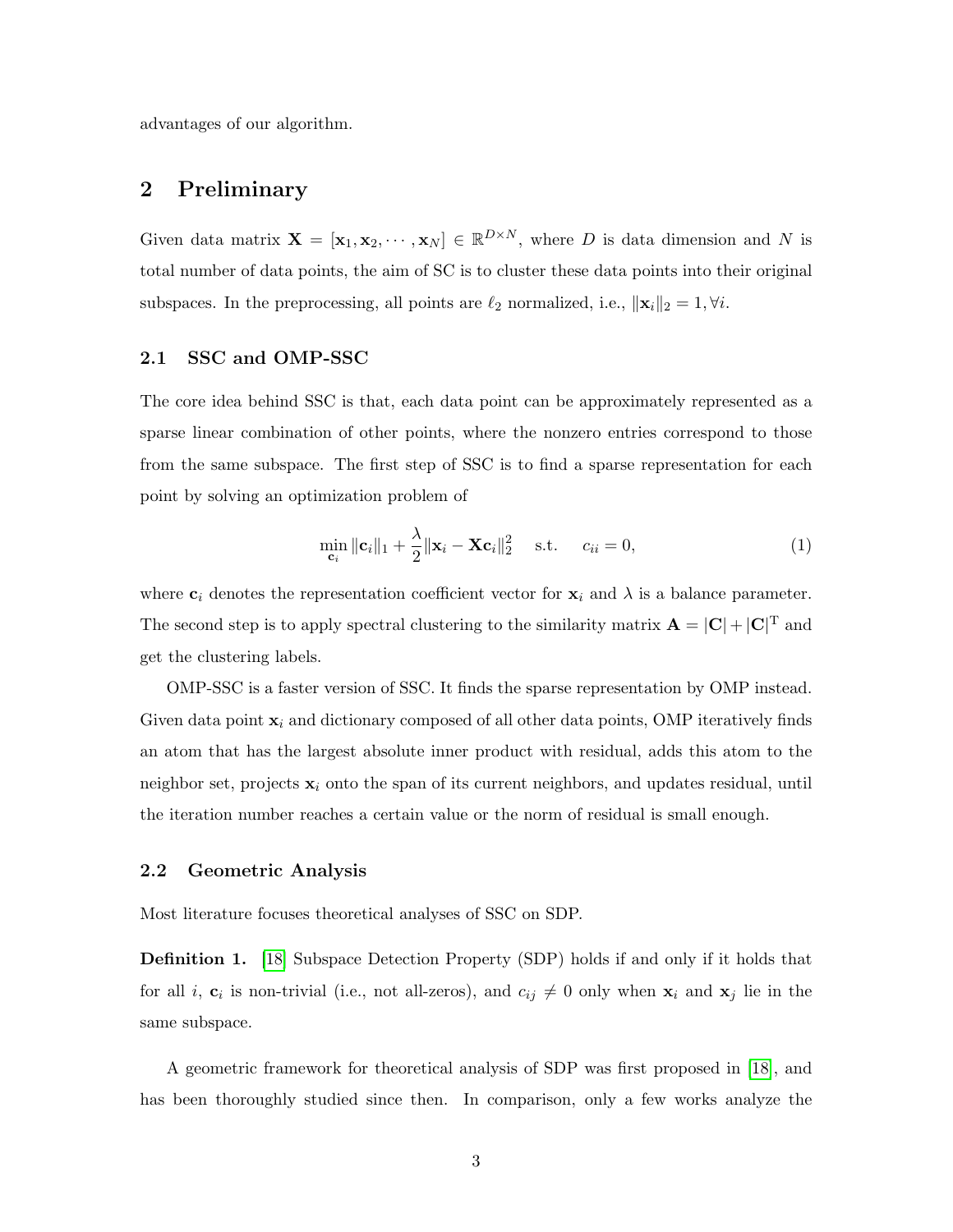connectivity problem of SSC. It is shown in [\[29\]](#page-13-6) that, when subspace dimension exceeds three, there is no guarantee that data points from the same subspace will form a connected component even in the noiseless case.

## 3 Active OMP-SSC

#### 3.1 Intuition

As mentioned before, the final clustering accuracy of SSC depends on both connectivity and SDP of the similarity matrix obtained by the self-representation step. Actually, SDP holding true is not necessary for correct clustering results due to the robustness of spectral clustering. On the other hand, spectral clustering could fail if the connectivity of similarity matrix is so weak that data points from the same subspace are separated. The ideal case is that both connectivity and SDP are strong, which is unrealistic in practice at the presence of noise. Therefore, the problem of increasing clustering accuracy becomes to tradeoff between connectivity and SDP.

#### 3.2 Algorithm

The proposed A-OMP-SSC algorithm operates iteratively on all data points. For  $x_i$ , we first find its sparse representation  $c_i$  on the current dictionary, indexed by a set  $D$ , using OMP,

$$
\mathbf{c}_{i} = \arg \min_{\hat{\mathbf{c}}_{i}} ||\mathbf{x}_{i} - \mathbf{X}\hat{\mathbf{c}}_{i}||_{2}, \qquad \text{s.t. } ||\mathbf{c}_{i}||_{0} = d \text{ and}
$$

$$
c_{ij} = 0, \forall j \in (\{1, \cdots, N\} \backslash \mathcal{D}) \cup \{i\}, \tag{2}
$$

where  $d$  denotes the iteration number of OMP. Since the goal of OMP here is not calculating exactly the representation coefficients, but finding a few neighbors reliably, the iteration number  $d$  is not very large, which will be specified later. We then calculate the representation residual

<span id="page-3-1"></span><span id="page-3-0"></span>
$$
\mathbf{r}_i = \mathbf{x}_i - \mathbf{X}\mathbf{c}_i. \tag{3}
$$

After the sparse representation step, we *update*  $\mathbf{x}_i$  by adding an offset term to it and keeping it  $\ell_2$  normalized

<span id="page-3-2"></span>
$$
\mathbf{x}'_i = (\mathbf{x}_i + b\mathbf{r}_i) / ||\mathbf{x}_i + b\mathbf{r}_i||_2, \tag{4}
$$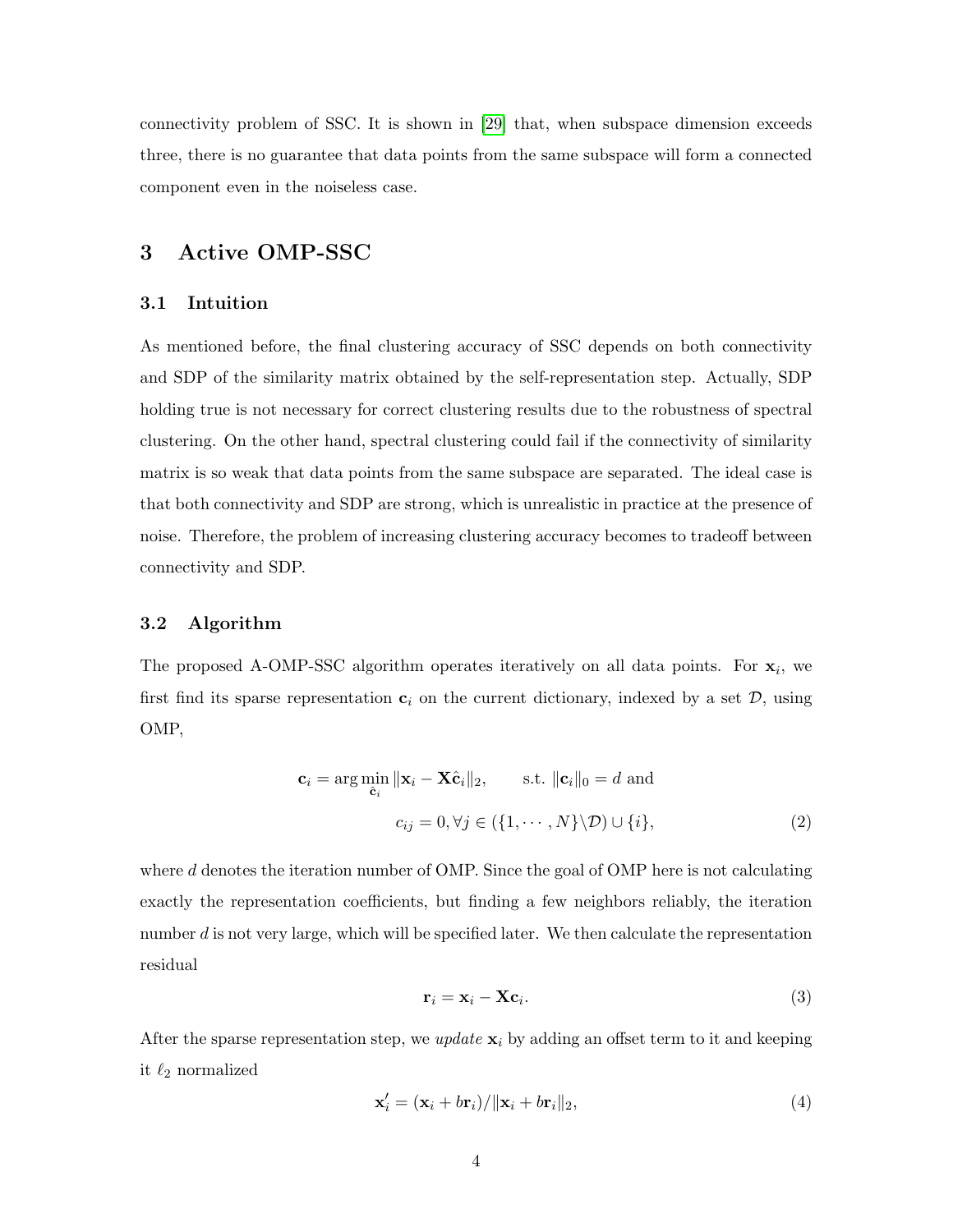#### Algorithm 1 The Proposed A-OMP-SSC

**Input:** Data points  $\mathbf{X} \in \mathbb{R}^{D \times N}$ , dictionary index set  $\mathcal{D} = \{1, \dots, N\}$ , OMP iteration number d, modifier parameter  $b > 0$ , dropping probability  $p \in (0, 1)$ , cluster number k.

- 1: for  $i = 1, \dots, N$  do
- 2: Find  $c_i$  using OMP (with d iterations) by [\(2\)](#page-3-0).
- 3: Calcuate residual  $r_i$  by [\(3\)](#page-3-1).
- 4: Update data point:  $\mathbf{x}_i \leftarrow \mathbf{x}'_i$  by [\(4\)](#page-3-2).
- 5: Update dictionary:  $\mathcal{D} \leftarrow \mathcal{D} \setminus \{i\}$  with probability p.
- 6: end for

7: Apply spectral clustering (with number of clusters k given) to similarity matrix  $\mathbf{A}$ . Output: Clustering labels.

where  $b > 0$  denotes a modifier parameter. Then, with certain probability p we drop this point from the future representation, i.e., removing index  $i$  from the dictionary index set. The process above is repeated sequentially for all data points. Finally, we apply spectral clustering to the similarity matrix, as done in SSC algorithms. Notice that OMP-SSC is a special case of A-OMP-SSC, with modifier parameter  $b = 0$  and dropping probability  $p = 0$ . The detailed procedure of the proposed algorithm is included in Algorithm 1.

#### 3.3 Discussion

#### 3.3.1 Sequentially updating data points

From the construction of matrix  $\bf{A}$  comes the intuition that, a two-direction connection doesn't contribute to connectivity. If  $x_i$  chooses  $x_j$   $(j > i)$  as its neighbor, we should encourage  $x_j$  to choose the data points other than  $x_i$ . By the updating operation in [\(4\)](#page-3-2), we push  $x_i$  further away from its neighbors, as illustrated in Fig. [1.](#page-5-0)

This will be verified in an ideal case. Suppose [\(3\)](#page-3-1) is a correct decomposition of  $x_i$ , where  $\bar{\mathbf{x}}_i = \mathbf{X} \mathbf{c}_i$  lies in its ideal subspace and  $\mathbf{r}_i$  in its orthogonal subspace. Notice that the projection operation in OMP ensures that  $\mathbf{x}_i^T \bar{\mathbf{x}}_i$  is nonnegative. After the updating of [\(4\)](#page-3-2) we have

<span id="page-4-0"></span>
$$
\mathbf{x}'_i^{\mathrm{T}} \bar{\mathbf{x}}_i = \frac{(\bar{\mathbf{x}}_i + (b+1)\mathbf{r}_i)^{\mathrm{T}} \bar{\mathbf{x}}_i}{\|\mathbf{x}_i + b\mathbf{r}_i\|_2} = \frac{\bar{\mathbf{x}}_i^{\mathrm{T}} \bar{\mathbf{x}}_i}{\|\mathbf{x}_i + b\mathbf{r}_i\|_2} \le \bar{\mathbf{x}}_i^{\mathrm{T}} \bar{\mathbf{x}}_i = \mathbf{x}_i^{\mathrm{T}} \bar{\mathbf{x}}_i.
$$
 (5)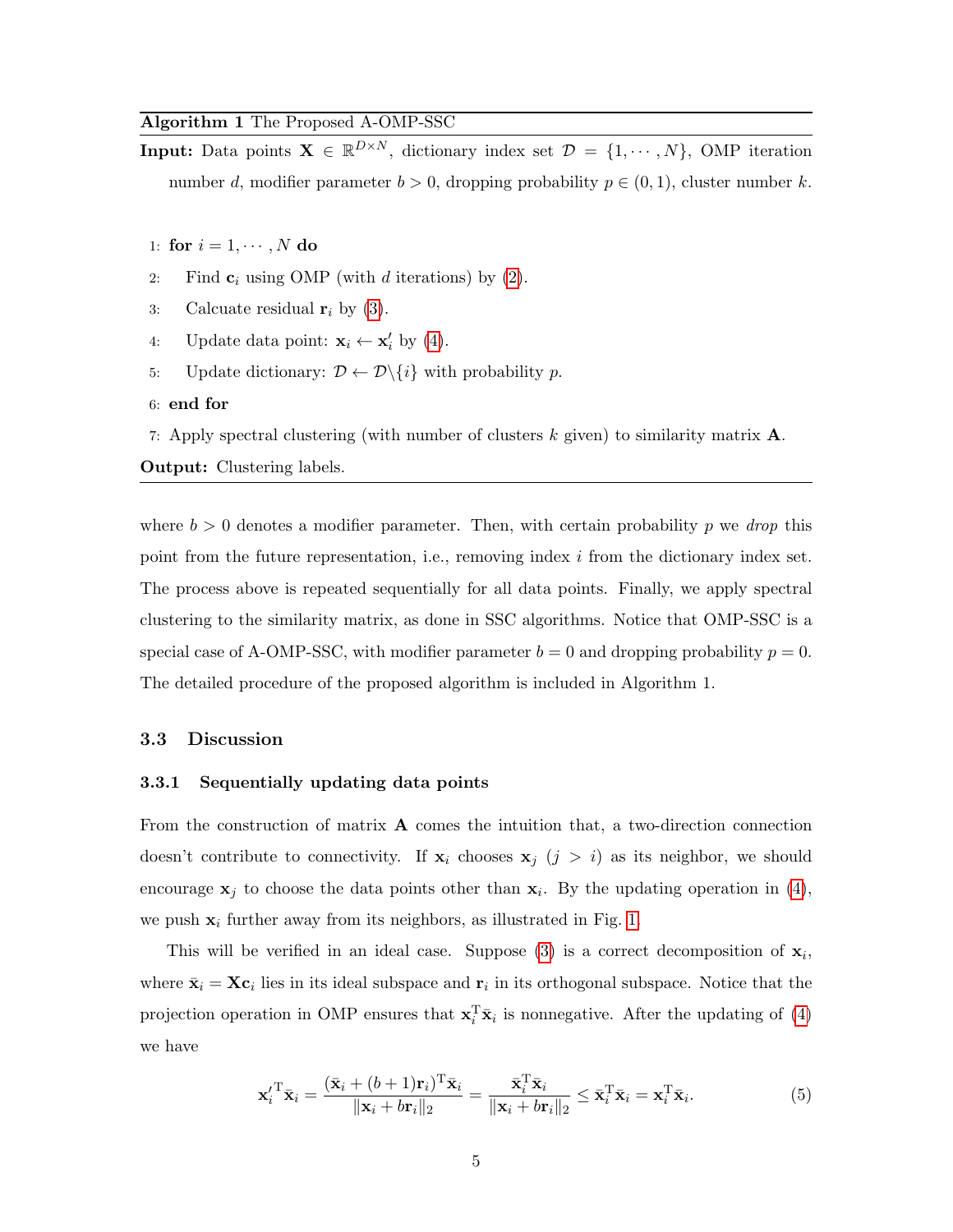

<span id="page-5-0"></span>Figure 1: A visualization that updating data point  $x_i$  may push it further away from its neighbor  $\mathbf{x}_j$ . Without loss of generality, we suppose  $\mathbf{x}_i^T \mathbf{x}_j > 0$ .

The inequality in [\(5\)](#page-4-0) comes from the fact that, when  $b \geq 0$ ,

<span id="page-5-1"></span>
$$
\|\mathbf{x}_{i} + b\mathbf{r}_{i}\|_{2}^{2} = \|\bar{\mathbf{x}}_{i} + (b+1)\mathbf{r}_{i}\|_{2}^{2} = \|\bar{\mathbf{x}}_{i}\|_{2}^{2} + (b+1)^{2}\|\mathbf{r}_{i}\|_{2}^{2}
$$
  
\n
$$
\geq \|\bar{\mathbf{x}}_{i} + \mathbf{r}_{i}\|_{2}^{2} = 1,
$$
\n(6)

and the equality holds when  $b = 0$ .

From [\(6\)](#page-5-1),  $\|\mathbf{x}_i + b\mathbf{r}_i\|_2$  is symmetric about  $b_0 = -1$ . In practice, since signal-to-noise ratio (SNR) of residual is generally lower than that of the data point itself, a positive b introduces less noise than the symmetric negative one in the updating step because it has a smaller absolute value, which is preferred. The choice of b reflects a tradeoff between improving connectivity and avoiding worsening SNR too much.

#### 3.3.2 Randomly dropping data points

Dropping  $\mathbf{x}_i$  is more radical than updating it, as it is now impossible for  $\mathbf{x}_j$ ,  $j > i$  to choose  $x_i$  as its neighbor. However, dropping data points could be risky since it reduces the data density, which is undesirable in SSC as it worsens SDP.

#### 3.3.3 OMP iteration number

Intuitively, in OMP process, a new edge improves connectivity if it is a true connection, but weakens SDP otherwise. For OMP, once an atom is added to the neighbor set at a certain iteration, it cannot be removed. Therefore, as iteration number  $d$  increases, connectivity increases but SDP decreases, as pointed out in [\[23\]](#page-13-1). Thus, it is not the best to choose d as the subspace dimension, as done in [\[22\]](#page-13-9). Choosing a smaller OMP iteration number can improve clustering accuracy and linearly decrease time consumption.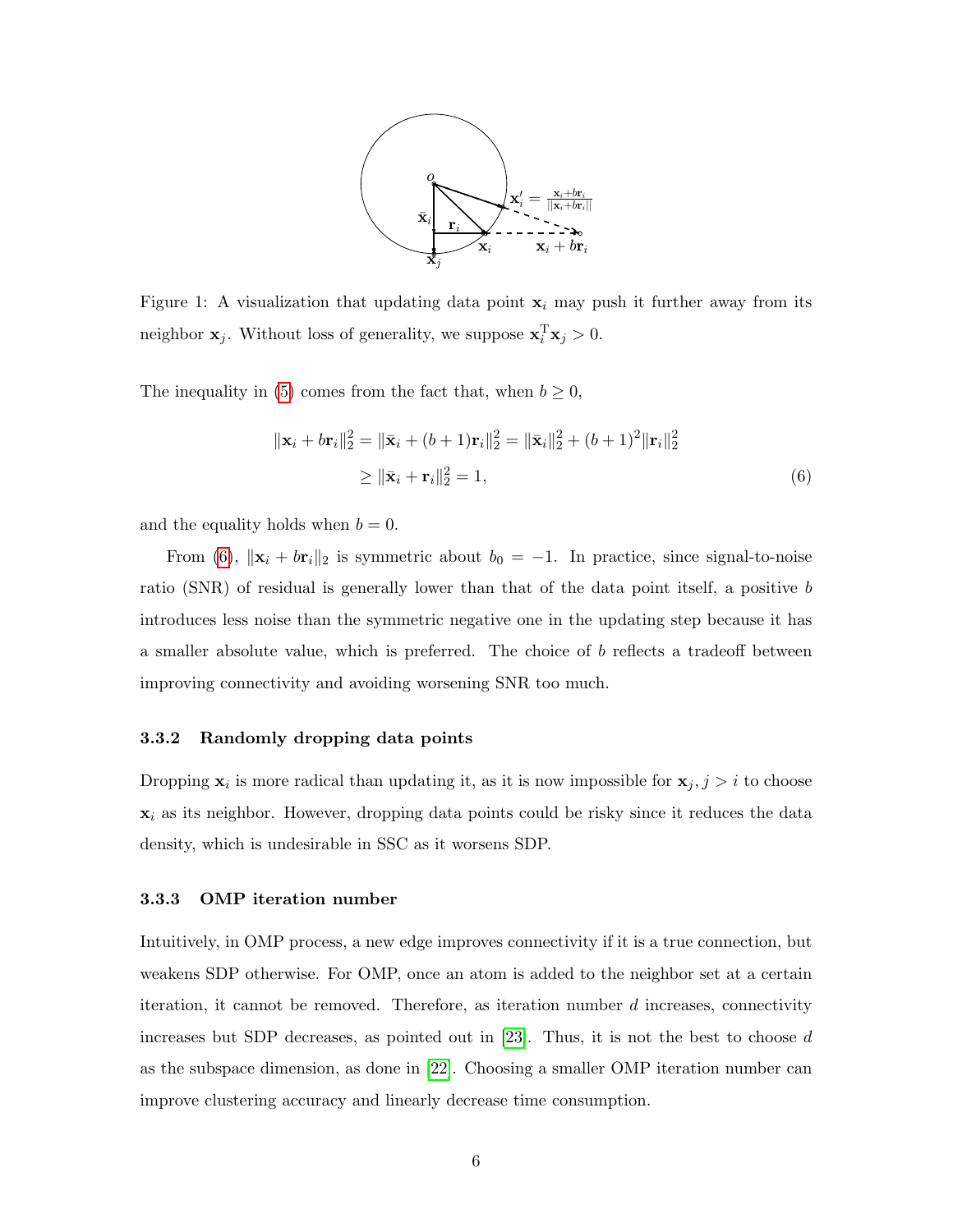Another advantage of choosing a small OMP iteration number in our active algorithm is that, it allows more freedom for a correct choice of sparse representation coefficient satisfying SDP as  $c_i$  has fewer non-zero entries. For the SC problem, the essential information from data is not the data points themselves, but their relationship instead. This inspires the updating and dropping steps in A-OMP-SSC, which seek to further exploit this relationship by changing the distribution of data points adaptively and thus changing the choice of representation coefficients.

#### 3.3.4 When it benefits

A-OMP-SSC works well when data density is not too small. This comes from the fact that, the updating step changes the distribution of points, and the dropping step gradually decreases data density. When the starting data density is relatively high, there are still many near neighbors for later points, so SDP would not badly decrease.

#### 3.3.5 Computational complexity

In OMP-SSC, each iteration requires N inner products with complexity  $\mathcal{O}(D)$ . Thus, for N points, each d iterations, the total complexity of self-representation step is  $\mathcal{O}(N^2dD)$ . For A-OMP-SSC, only an additional  $\mathcal{O}(D)$  updating step is required for each point, which is neglegible. Moreover, the dropping step gradually decreases the number of points during the process, which improves time efficiency.

### 4 Numerical Experiments

In this section, we conduct numerical experiments to validate our analysis and illustrate the advantages of active OMP-SSC algorithm<sup>[1](#page-6-0)</sup>.

#### 4.1 Synthetic Experiments

We first conduct experiments to examine the effects of modifier parameter  $b$ , dropping probability p, and OMP iteration number d, respectively. Next, we compare  $\ell_1$ -SSC, OMP-SSC, and A-OMP-SSC algorithms, with respect to clustering error rate, connectivity, and SDP.

<span id="page-6-0"></span><sup>&</sup>lt;sup>1</sup>The MATLAB codes for the proposed methods and all experiments are available at  $http://gu.ee.$ [tsinghua.edu.cn/codes/A\\_OMP\\_SSC.zip](http://gu.ee.tsinghua.edu.cn/codes/A_OMP_SSC.zip).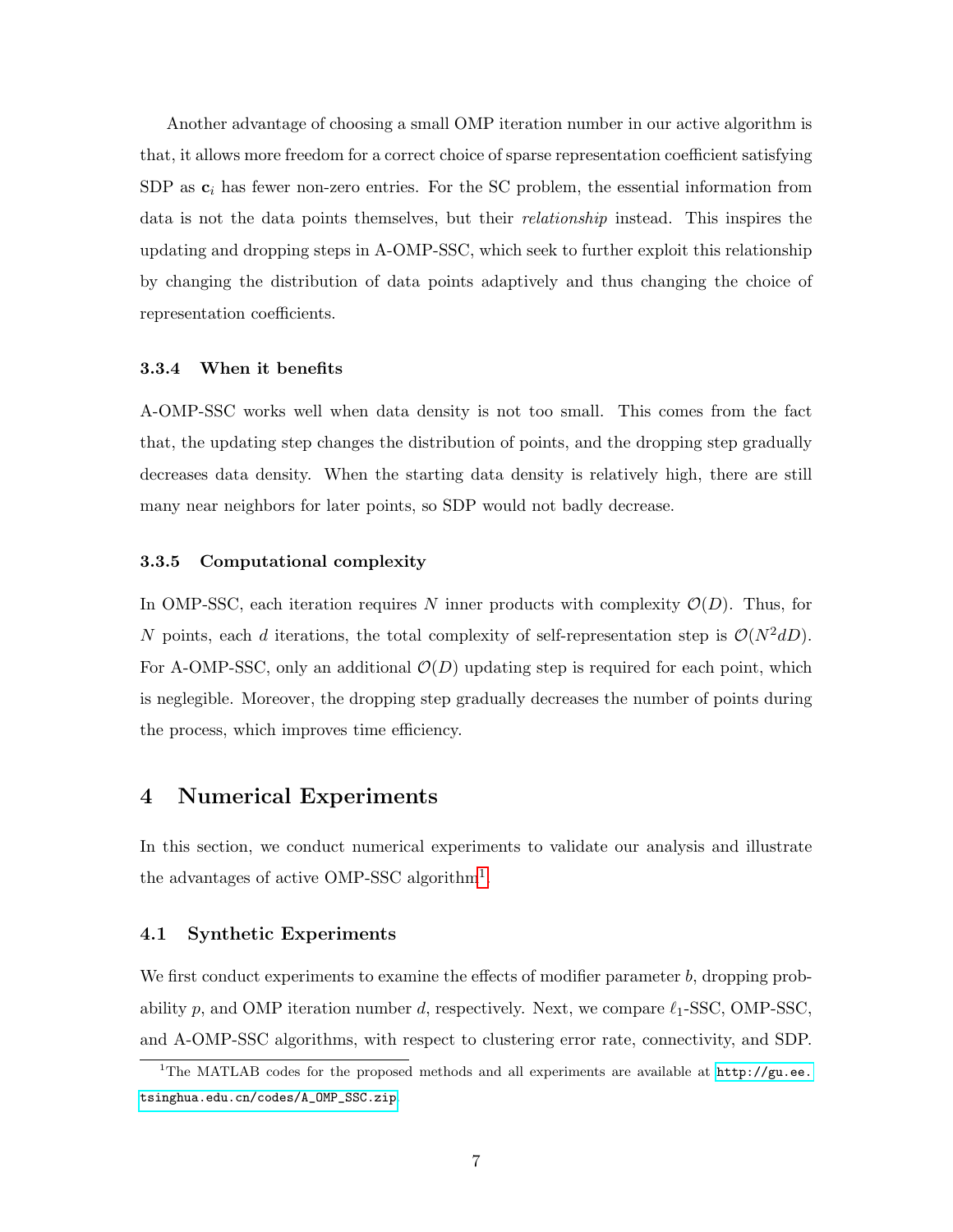<span id="page-7-0"></span>

Figure 2: Clustering error rate versus noise level and parameter  $b$  (left) or  $p$  (right).

We also validate that A-OMP-SSC shows advantages over OMP-SSC when data density is not too small. Finally, the superior time efficiency of the proposed algorithm is verified. The generated synthetic samples are randomly permuted as we meet in practice.

#### 4.1.1 Modifier parameter  $b$

We randomly generate 3 independent linear subspaces in 40-dimensional ambient space, each of which is of dimension 6 and has 45 data samples. The noise level, i.e., additive Gaussian noise strength of each sample, varies from 0 to 1. We set  $p = 0$  and  $d = 3$ . Clustering results with different choices of modifier parameter  $b$  are demonstrated in Fig. [2](#page-7-0) (left), where each result is the average of 100 independent trials. According to Fig. [2](#page-7-0) (left), we read that clustering error rate is the highest at  $b \approx -1$  and lowest at 1. As b increases from −1, clustering error rate first drops, leveraged by improvement in connectivity, but then rises due to a decrease in SNR and thus a reduction in SDP. (Due to limited space, results on connectivity and SDP are not shown here.) Also notice that a positive b is better than a negative one symmetric about −1 thanks to higher SNR.

#### 4.1.2 Dropping probability  $p$

The data is generated the same way as in the previous experiment. We set  $b = 0$  and  $d = 3$ . Clustering results with different choices of dropping probability p are demonstrated in Fig. [2](#page-7-0) (right), which shows that clustering error rate reaches a minimum at  $p \approx 0.8$ . A large  $p$  up to 1 is a good choice in this experiment, because the subspace dimension and OMP iteration number are small while the number of data points per subspace is relatively large. Therefore, the decreasing data density would not be a big trouble.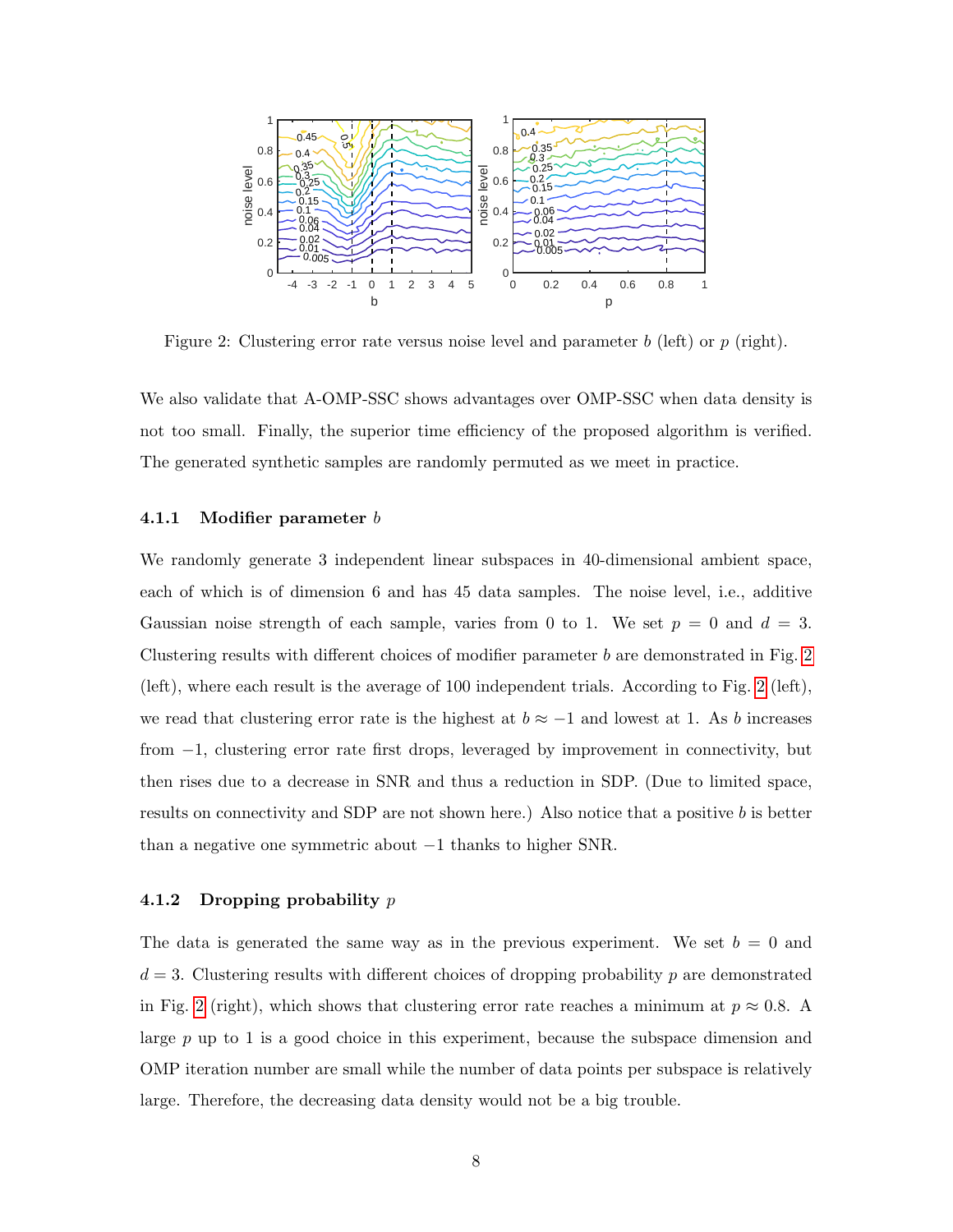<span id="page-8-0"></span>

Figure 3: Effects of OMP iteration number on clustering error rate for OMP-SSC (triangle markers) and A-OMP-SSC (star markers).

#### 4.1.3 OMP iteration number d

We randomly generate 3 independent linear subspaces in  $\mathbb{R}^{120}$ , each of which has 60 data samples. For A-OMP-SSC,  $b = 1$ ,  $p = 0.3$ . This experiment is conducted under three conditions, with subspace dimension set to 12, 24, 36, and the corresponding noise level 0.9, 0.7, 0.5. Effects of OMP iteration number  $d$  are demonstrated in Fig. [3.](#page-8-0) As  $d$  increases from 1 to subspace dimension, clustering error rate first drops owing to increasing connectivity, but then rises due to decreasing SDP, just as we discussed. A reasonable choice of d is approximately one over three of subspace dimension. Notice that A-OMP-SSC doesn't perform well when subspace dimension is 36, which is a result of the small data density, as we will discuss later.

#### 4.1.4 Performance comparison

We take the second smallest eigenvalue of the normalized Laplacian of a cluster as a metric of connectivity (with range  $[0, 1]$ ); the larger it is, the stronger connectivity is [\[22\]](#page-13-9). We also use the percentage of points satisfying SDP as a metric of SDP (with range [0, 100]); the larger it is, the stronger SDP is. The data is generated the same way as in the first experiment. Based on previous results, we set  $b = 1$ ,  $p = 0.8$ , and  $d = 3$ . A performance comparison of three algorithms is demonstrated in Fig. [4.](#page-9-0) Results show that A-OMP-SSC outperforms OMP-SSC in clustering accuracy, thanks to great improvement in connectivity, despite minor loss of SDP. A-OMP-SSC also outperforms  $\ell_1$ -SSC at slightly high noise level. This is because the number of chosen neighbors in the solution of  $\ell_1$ -SSC is generally around or larger than subspace dimension, therefore SDP percentage quickly decreases to zero as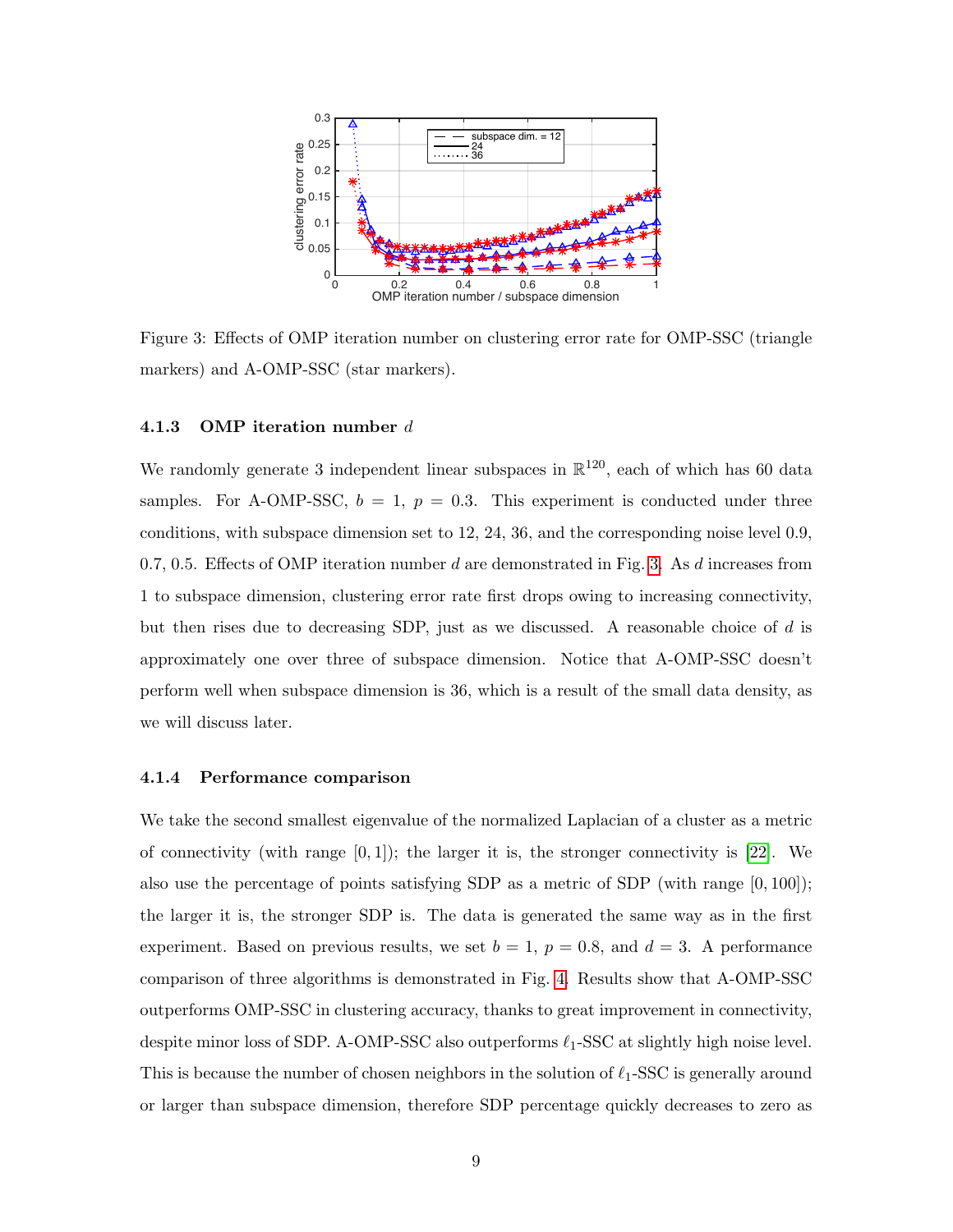<span id="page-9-0"></span>

<span id="page-9-1"></span>Figure 4: Comparison between  $\ell_1$ -SSC, OMP-SSC and A-OMP-SSC. Left: clustering error rate; right: connectivity (left axis, blue solid lines) and SDP percentages (right axis, red dashed lines).



Figure 5: Algorithm comparisons under various problem scales. Left: clustering error rate; right: running time (in seconds).

noise level increases. This result demonstrates the robustness of A-OMP-SSC to white Gaussian noise.

#### 4.1.5 Data density

We use the same parameter set as the performance comparison experiment, except that the number of samples per subspace varies from 10 to 200. A comparison of clustering error rate between SSC algorithms under certain noise levels is demonstrated in Fig. [5](#page-9-1) (left). OMP-SSC performs better when data density is small, while A-OMP-SSC possesses an increasing advantage as data density rises, which validates our previous analysis on the success condition of A-OMP-SSC.

We also compare the running time of SSC algorithms under the same simulation setting.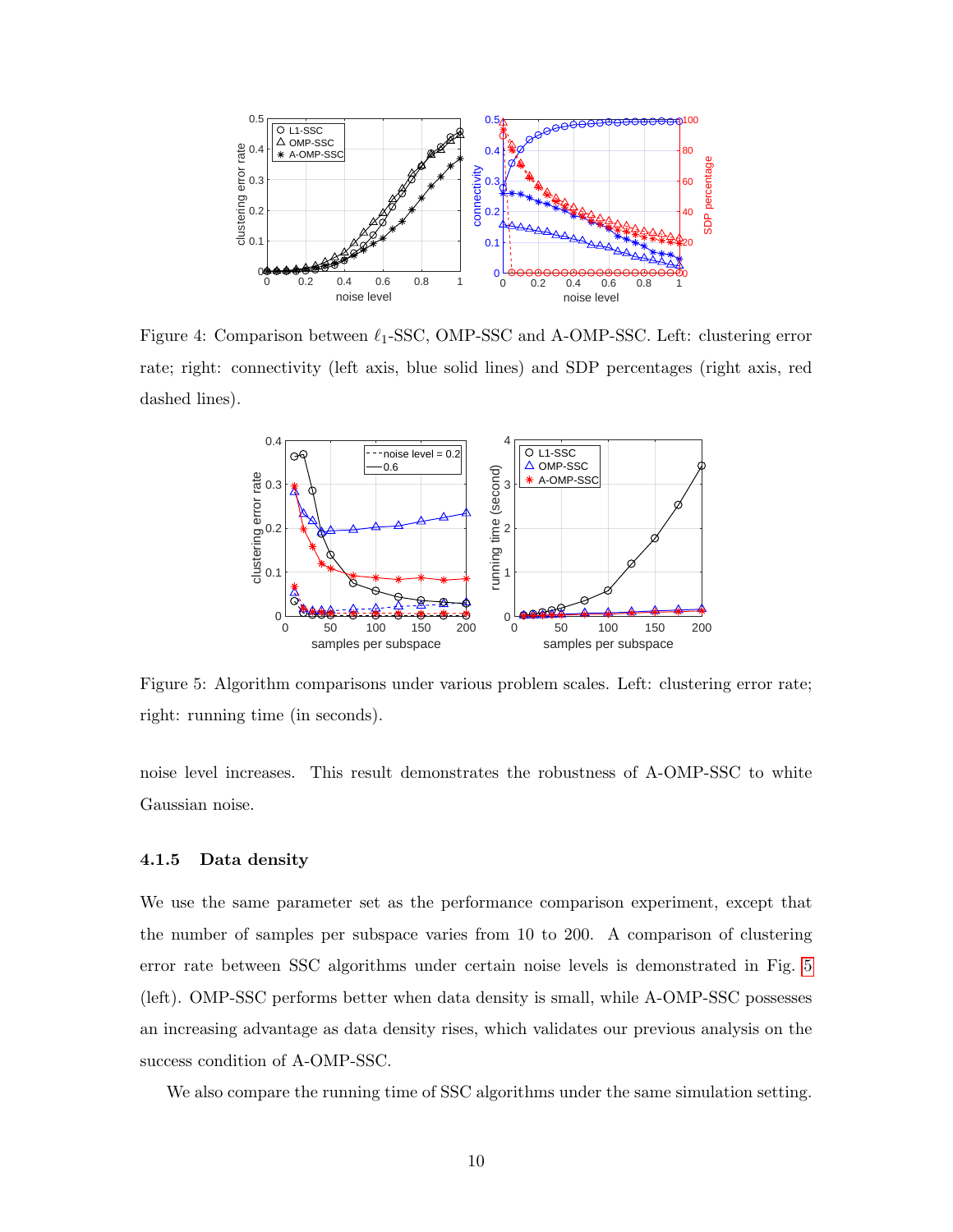<span id="page-10-0"></span>

| # clusters          |      |                 |      | 13                                         | 21   | 38   |
|---------------------|------|-----------------|------|--------------------------------------------|------|------|
| OMP-SSC             | 1.11 | $2.64$   $5.52$ | 8.43 | 14.4                                       | 19.8 | 28.7 |
| $A$ -OMP-SSC   1.10 |      |                 |      | $2.23$   $4.11$   $6.94$   $12.2$   $16.8$ |      | 22.3 |

Table 1: EYaleB clustering error rate in percentage.

The result is shown in Fig. [5](#page-9-1) (right). Despite the disadvantage in clustering accuracy in some scenarios, a major advantage of OMP-SSC is that it is much faster than traditional  $\ell_1$ -SSC, which is consistent with the results from existing literature [\[22,](#page-13-9) [23\]](#page-13-1). Furthermore, A-OMP-SSC is even faster than OMP-SSC, because the operation of updating data points doesn't change the overall computational complexity, while the operation of dropping data points gradually reduces data density.

#### 4.2 Face Clustering

We test our algorithm on EYaleB, a dataset of human-face pictures from 38 persons, each with around 64 photos under various illumination. In our experiment, the pictures are downsampled to  $48 \times 42$ . It is known that human-face images of a subject can be approxi-mated by a 9-dimensional subspace [\[2\]](#page-11-1). We set  $b = 0.5$ ,  $p = 0.2$  and  $d = 3$ . A comparison of OMP-SSC and A-OMP-SSC on clustering error rate is demonstrated in Table [1.](#page-10-0) The result is the average of 200 trials. For each trial, given the number of clusters  $k$ , we randomly choose k subjects, mix all images of these subjects together, and permutate them before applying clustering algorithms. The result shows that A-OMP-SSC outperforms its reference on human face clustering problem, especially in the scenario of multiple classes. Notice that the state-of-the-art clustering error rate of  $\ell_1$ -SSC in the case of all 38 subjects is 31.0% [\[22\]](#page-13-9), while its running time is prohibitive. This highlights the fact that A-OMP-SSC enjoys both superior time efficiency and higher clustering accuracy in such large-scale problems.

## 5 Conclusion

We propose a fast and accurate A-OMP-SSC algorithm, which obtains a better tradeoff between connectivity and SDP via adaptively updating and randomly dropping data points. We heuristically explain the intuitions behind our algorithm and analyze the condition where it works. Numerical results validate our analyses, and demonstrate the advantages of our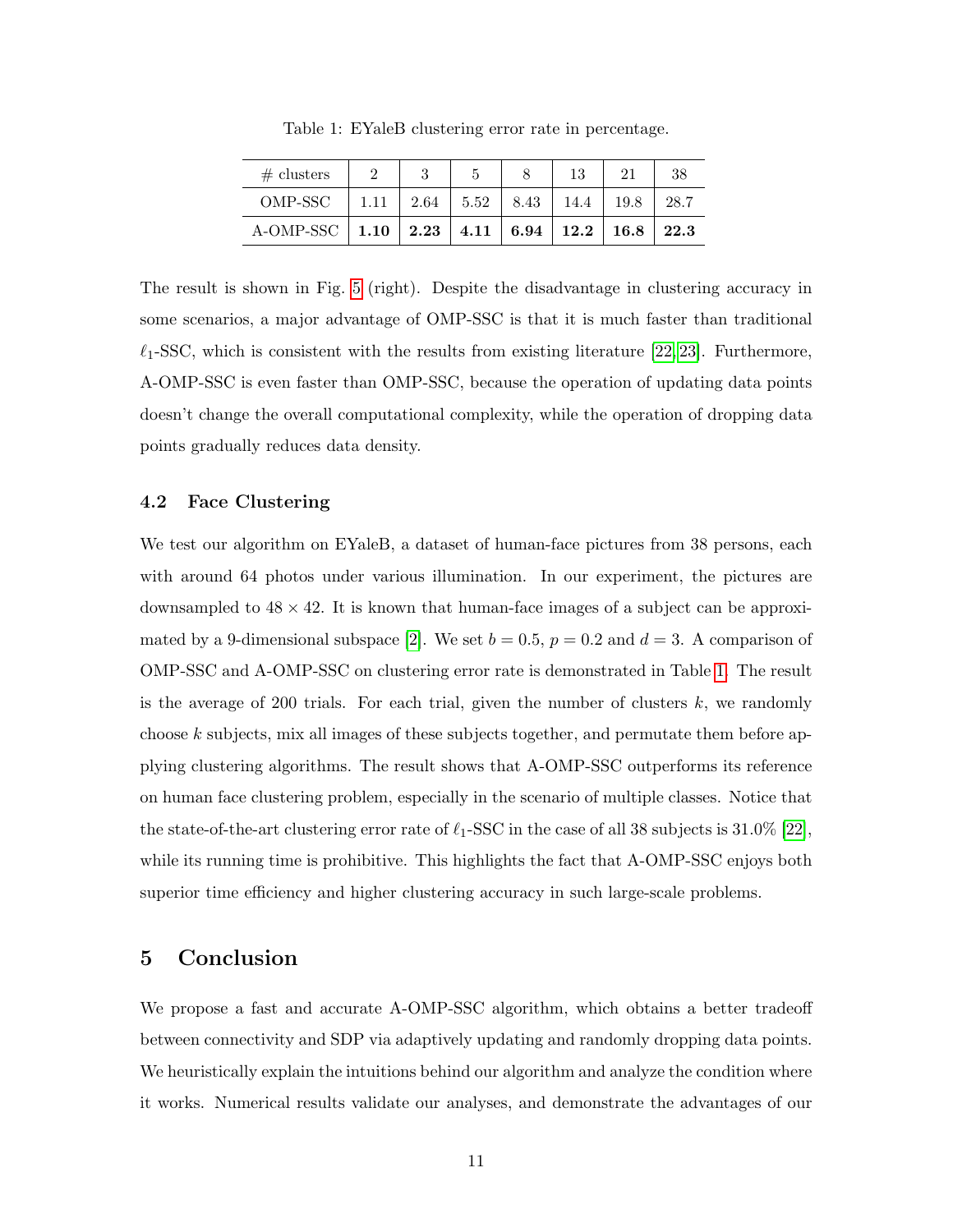algorithm over OMP-SSC and  $\ell_1$ -SSC. The proposed active mechanism may benefit many other SC algorithms.

## References

- <span id="page-11-0"></span>[1] R. Vidal, "Subspace clustering," Signal Processing Magazine, IEEE, vol. 28, no. 2, pp. 52–68, 2011.
- <span id="page-11-1"></span>[2] E. Elhamifar and R. Vidal, "Sparse subspace clustering: Algorithm, theory, and applications," IEEE transactions on pattern analysis and machine intelligence, vol. 35, no. 11, pp. 2765–2781, 2013.
- [3] G. Liu, Z. Lin, S. Yan, J. Sun, Y. Yu, and Y. Ma, "Robust recovery of subspace structures by low-rank representation," IEEE Transactions on Pattern Analysis and Machine Intelligence, vol. 35, no. 1, pp. 171–184, 2013.
- [4] R. Vidal and P. Favaro, "Low rank subspace clustering (lrsc)," Pattern Recognition Letters, vol. 43, pp. 47–61, 2014.
- [5] C.-Y. Lu, H. Min, Z.-Q. Zhao, L. Zhu, D.-S. Huang, and S. Yan, "Robust and efficient subspace segmentation via least squares regression," Computer Vision–ECCV 2012, pp. 347–360, 2012.
- [6] C. Lu, J. Feng, Z. Lin, and S. Yan, "Correlation adaptive subspace segmentation by trace lasso," in Proceedings of the IEEE International Conference on Computer Vision, pp. 1345–1352, 2013.
- [7] C. Lu, J. Tang, M. Lin, L. Lin, S. Yan, and Z. Lin, "Correntropy induced l2 graph for robust subspace clustering," in Proceedings of the IEEE International Conference on Computer Vision, pp. 1801–1808, 2013.
- [8] R. Heckel and H. Bölcskei, "Robust subspace clustering via thresholding," IEEE Transactions on Information Theory, vol. 61, no. 11, pp. 6320–6342, 2015.
- [9] Y. Zhang, Z. Sun, R. He, and T. Tan, "Robust subspace clustering via half-quadratic minimization," in Proceedings of the IEEE International Conference on Computer Vision, pp. 3096–3103, 2013.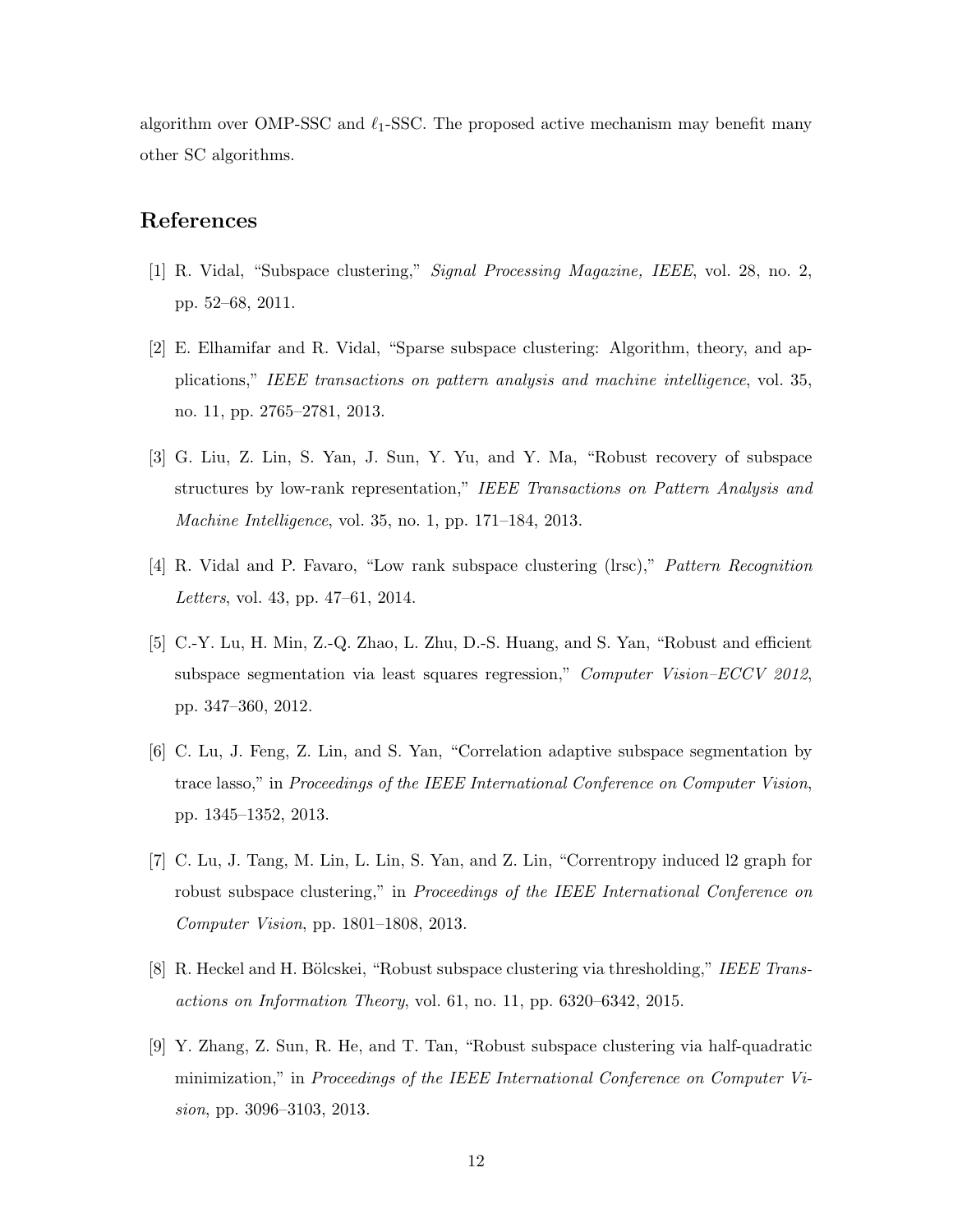- [10] D. Park, C. Caramanis, and S. Sanghavi, "Greedy subspace clustering," in Advances in Neural Information Processing Systems, pp. 2753–2761, 2014.
- [11] C. Yang, D. Robinson, and R. Vidal, "Sparse subspace clustering with missing entries," in Proceedings of the 32nd International Conference on Machine Learning (ICML-15), pp. 2463–2472, 2015.
- [12] C. You, C.-G. Li, D. P. Robinson, and R. Vidal, "Oracle based active set algorithm for scalable elastic net subspace clustering," in Proceedings of the IEEE Conference on Computer Vision and Pattern Recognition, pp. 3928–3937, 2016.
- [13] X. Peng, Z. Yu, Z. Yi, and H. Tang, "Constructing the l2-graph for robust subspace learning and subspace clustering," IEEE transactions on cybernetics, vol. 47, no. 4, pp. 1053–1066, 2017.
- [14] H. Hu, Z. Lin, J. Feng, and J. Zhou, "Smooth representation clustering," in Proceedings of the IEEE Conference on Computer Vision and Pattern Recognition, pp. 3834–3841, 2014.
- [15] C.-G. Li, C. You, and R. Vidal, "Structured sparse subspace clustering: A joint affinity learning and subspace clustering framework," IEEE Transactions on Image Processing, 2017.
- <span id="page-12-0"></span>[16] C. Peng, Z. Kang, M. Yang, and Q. Cheng, "Feature selection embedded subspace clustering," IEEE Signal Processing Letters, vol. 23, no. 7, pp. 1018–1022, 2016.
- <span id="page-12-1"></span>[17] Y.-X. Wang and H. Xu, "Noisy sparse subspace clustering," in Proc. Int. Conf. Mach. Learn., pp. 1–8, 2013.
- <span id="page-12-2"></span>[18] M. Soltanolkotabi and E. J. Candes, "A geometric analysis of subspace clustering with outliers," The Annals of Statistics, vol. 40, no. 4, pp. 2195–2238, 2012.
- <span id="page-12-3"></span>[19] U. Von Luxburg, "A tutorial on spectral clustering," Statistics and computing, vol. 17, no. 4, pp. 395–416, 2007.
- <span id="page-12-4"></span>[20] J. A. Tropp and A. C. Gilbert, "Signal recovery from random measurements via orthogonal matching pursuit," IEEE Transactions on information theory, vol. 53, no. 12, pp. 4655–4666, 2007.